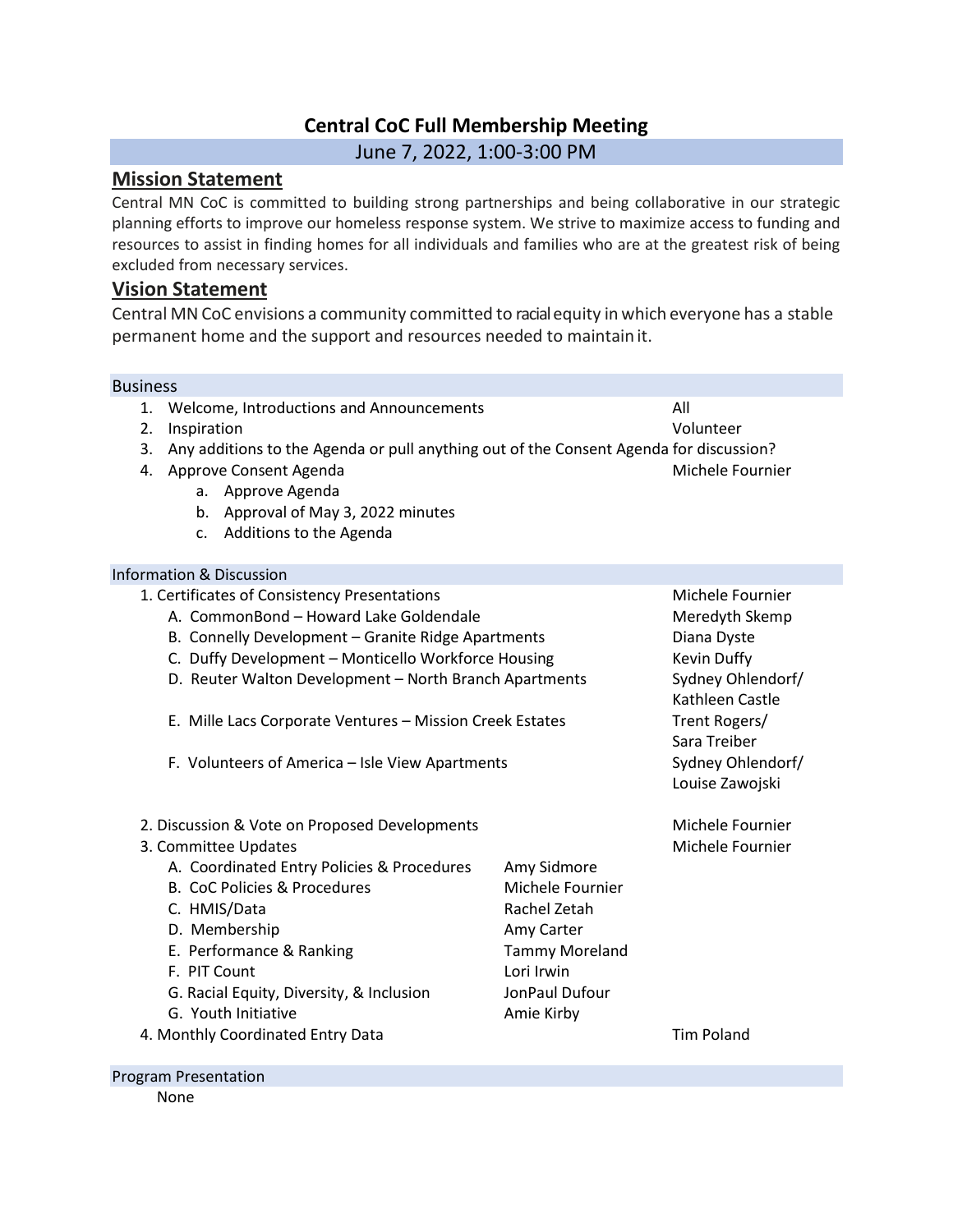New Funding Throughout the CoC

1. Agency Updates

Adjourn

All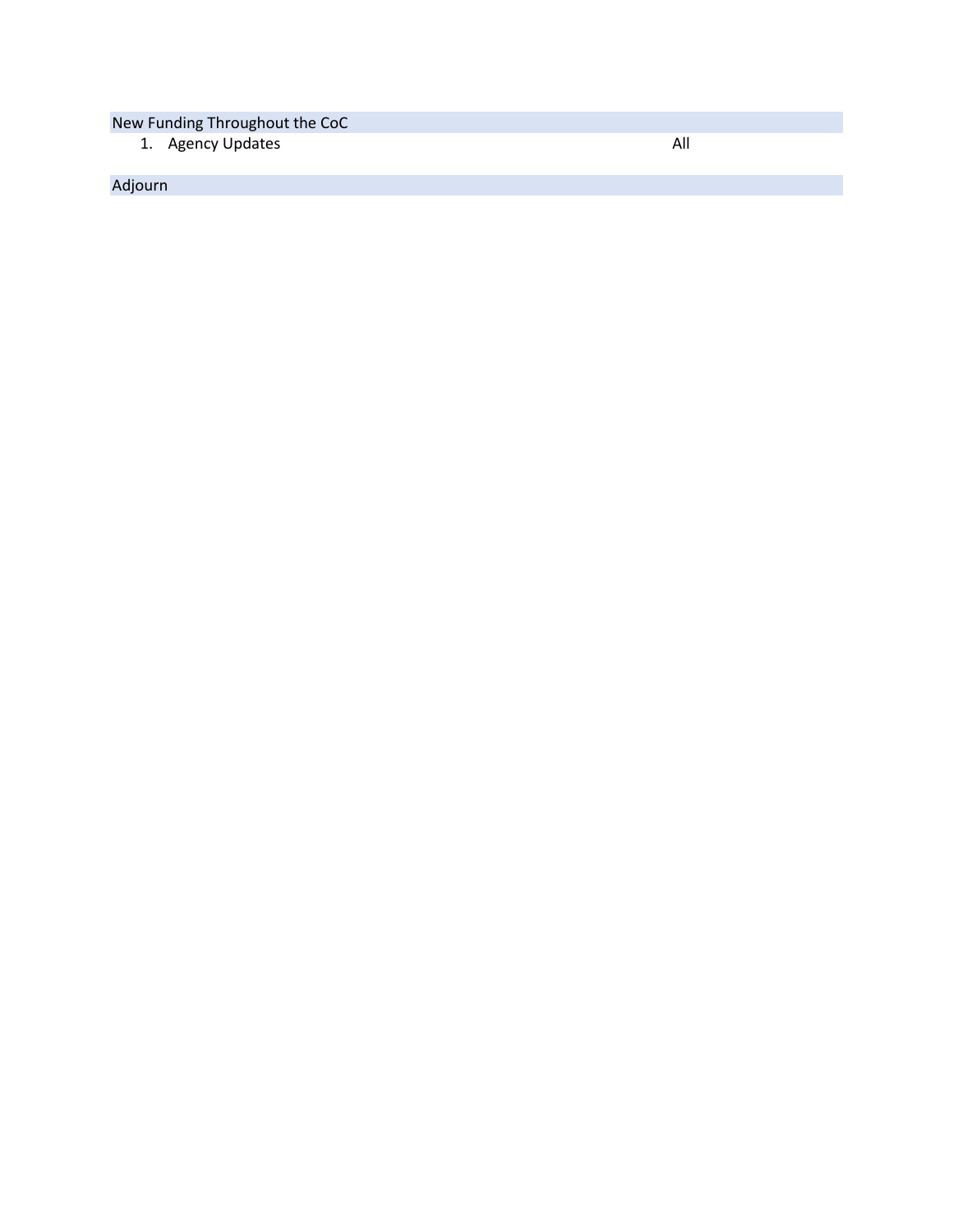|                   |               |                     |          | 2022 Monthly Coordinated Entry Meeting Key Indicators |   |                            |    |                |    |                |                                     |
|-------------------|---------------|---------------------|----------|-------------------------------------------------------|---|----------------------------|----|----------------|----|----------------|-------------------------------------|
|                   |               | <b>Google Total</b> |          |                                                       |   | 3 <<br>Ave.<br><b>Days</b> |    | 4 Ave.<br>Days |    | 5 Ave.<br>Days | <b>Monthly</b><br><b>Assessment</b> |
|                   | <b>Active</b> | <b>Docs</b>         |          | Homeless Ave. Days #3                                 |   | on PL                      | #4 | on PL          | #5 | on PL          | <b>Numbers</b>                      |
| December (15)     | 328           | 6                   | 334      | 178                                                   | 1 | 15                         | 8  | 138            | 36 | 174            | 38                                  |
| January (26)      | 301           | 4                   | 305      | 174                                                   | 0 | 0                          | 15 | 116            | 32 | 168            | 45                                  |
| February (22)     | 319           | 6                   | 325      | 192                                                   | 0 | 0                          | 17 | 139            | 40 | 183            | 49                                  |
| <b>March (22)</b> | 337           | 5                   | 342      | 195                                                   | 0 | 0                          | 18 | 154            | 42 | 151            | 36                                  |
| <b>April (26)</b> | 356           | 5                   | 361      | 189                                                   | 1 | 13                         | 20 | 161            | 44 | 164            | 42                                  |
| May (25)          | 401           | 4                   | 405      | 211                                                   | 0 | 0                          | 22 | 167            | 49 | 187            | 54                                  |
| June ()           |               |                     | $\bf{0}$ |                                                       |   |                            |    |                |    |                |                                     |
| July ()           |               |                     | 0        |                                                       |   |                            |    |                |    |                |                                     |
| August ()         |               |                     | $\bf{0}$ |                                                       |   |                            |    |                |    |                |                                     |
| September ()      |               |                     | 0        |                                                       |   |                            |    |                |    |                |                                     |
| October ()        |               |                     | 0        |                                                       |   |                            |    |                |    |                |                                     |
| November ()       |               |                     | $\bf{0}$ |                                                       |   |                            |    |                |    |                |                                     |
| December ()       |               |                     | 0        |                                                       |   |                            |    |                |    |                |                                     |
|                   |               |                     | $\Omega$ |                                                       |   |                            |    |                |    |                |                                     |

|                                                                                                                                                                                                                                |              | <b>Evaluation of Coordinated Entry System 2022</b> |      |      |       |            |      |      |      |       |      |      |      |  |                       |
|--------------------------------------------------------------------------------------------------------------------------------------------------------------------------------------------------------------------------------|--------------|----------------------------------------------------|------|------|-------|------------|------|------|------|-------|------|------|------|--|-----------------------|
| From 266 Monitoring Report                                                                                                                                                                                                     |              |                                                    |      |      |       |            |      |      |      |       |      |      |      |  |                       |
|                                                                                                                                                                                                                                | Date         | 26                                                 |      |      | 26    | 26         |      |      |      |       |      |      |      |  |                       |
|                                                                                                                                                                                                                                | Dec. 21 Jan. |                                                    | Feb. | Mar. | April | <b>May</b> | June | July | Aug. | Sept. | Oct. | Nov. | Dec. |  | <b>Totals Average</b> |
| Number of Referrals Made: 266 Referral Summary (Total Referrals Made 12M)                                                                                                                                                      | 41           | 125                                                | 120  | 61   | 96    | 43         |      |      |      |       |      |      |      |  |                       |
| Number of Denials of Referrals: 266 Referral Summary (Declined 14M & Canceled 15M)                                                                                                                                             |              | 49                                                 | 45   | 23   | 26    | 12         |      |      |      |       |      |      |      |  |                       |
| Number of Housholds housed in TH or PH (266 exited Summary Line19)                                                                                                                                                             | 91           | 25                                                 | 13   | 20   | 19    | 18         |      |      |      |       |      |      |      |  |                       |
| Number of households housed in PH(266 exited Summary Line 20)                                                                                                                                                                  |              | 12                                                 |      | 14   | 11    | 9          |      |      |      |       |      |      |      |  |                       |
| Number of Households who exited the list w/out housing: 266 Exit Summary (Exited w/o housing, line 15)                                                                                                                         | 41           | 64                                                 | 32   | 31   | 34    | 31         |      |      |      |       |      |      |      |  |                       |
| Number of Unhoused Households: 266 PL Deduplicated Summary (Number on PL last day of period line 17)                                                                                                                           | 502          | 495                                                | 539  | 538  | 548   | 589        |      |      |      |       |      |      |      |  |                       |
| <b>Number of Chronic Households: PL</b>                                                                                                                                                                                        | 49           | 35                                                 | 37   | 38   | 40    | 46         |      |      |      |       |      |      |      |  |                       |
| Number of Long-Term Homeless Households: PL                                                                                                                                                                                    | 143          | 131                                                | 142  | 141  | 138   | 147        |      |      |      |       |      |      |      |  |                       |
|                                                                                                                                                                                                                                |              |                                                    |      |      |       |            |      |      |      |       |      |      |      |  |                       |
|                                                                                                                                                                                                                                |              |                                                    |      |      |       |            |      |      |      |       |      |      |      |  |                       |
| ** The CE Monitoring report counts clients with referrals as being on the Priority List. This means that all clients on the Pending Referrals and Acknowledged Referrals tabs, and some of the clients on the Resolved Referra |              |                                                    |      |      |       |            |      |      |      |       |      |      |      |  |                       |
| the clients on the Resolved Referrals tab, will be included on the PL Summary tabs.                                                                                                                                            |              |                                                    |      |      |       |            |      |      |      |       |      |      |      |  |                       |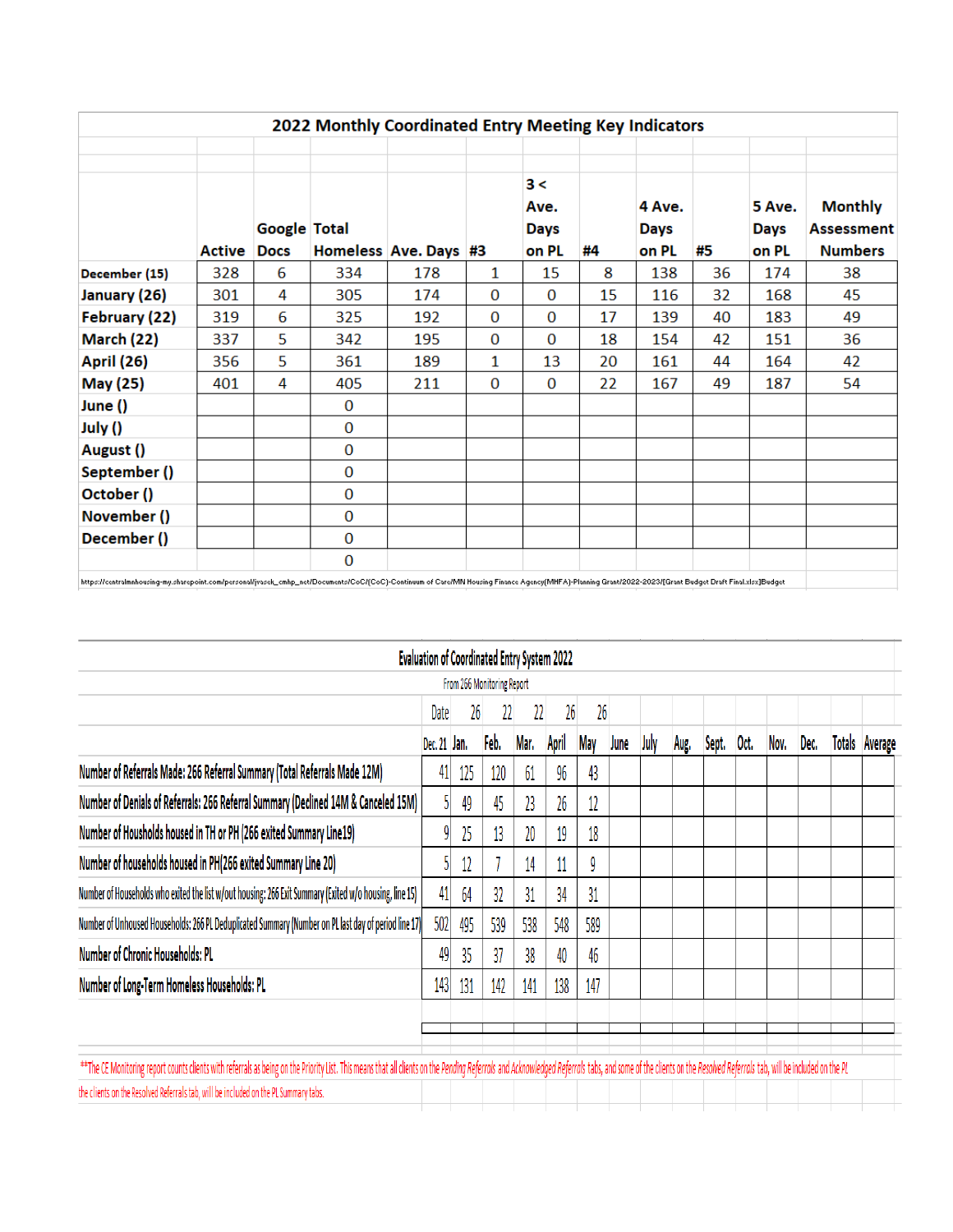|               |      |                               |   |   |                       |        | Number of Households on PL by County |                         |                       |               |                         |    |               |         |                               |  |    |         |                 |    |
|---------------|------|-------------------------------|---|---|-----------------------|--------|--------------------------------------|-------------------------|-----------------------|---------------|-------------------------|----|---------------|---------|-------------------------------|--|----|---------|-----------------|----|
|               |      | <b>Northern Region</b>        |   |   | <b>Eastern Region</b> |        |                                      |                         | <b>Central Region</b> |               |                         |    |               |         | On PL 350 Days or Longer      |  |    |         |                 |    |
|               | Cass | <b>Crow Win Morrison Todd</b> |   |   | Chisago               | Isanti |                                      | Kanabec Mille Lacs Pine |                       | <b>Benton</b> | <b>SherburneStearns</b> |    | <b>Wright</b> | Missing | Other County Northern Eastern |  |    | Central | Other CoC Total |    |
| December (15) | 19   | 18                            |   |   | 27                    | 31     | 31                                   | 23                      | 50                    | 12            | 4                       | 61 | 6             | 10      | 31                            |  | 18 | 16      | 8               | 43 |
| January (26)  | 17   | 10                            | 3 | 0 | 23                    | 28     | 36                                   | 18                      | 49                    | 6             | 9                       | 57 | 4             | 10      | 31                            |  | 8  | 8       | 1               | 18 |
| February (22) | 14   | 10                            |   |   | 27                    | 28     | 40                                   | 16                      | 48                    | 13            | 8                       | 66 | 5             | 9       | 29                            |  | 20 | 19      | 4               | 44 |
| March (22)    | 17   | 4                             | n |   | 28                    | 26     | 41                                   | 22                      | 48                    | 14            | 8                       | 76 | 3             | 13      | 32                            |  | 19 | 22      | 5               | 47 |
| April (26)    | 12   | 11                            | n | 0 | 35                    | 37     | 44                                   | 28                      | 56                    | 11            |                         | 65 |               | 13      | 34                            |  | 31 | 13      | 6               | 51 |
| May (25)      | 11   | 15                            |   | 0 | 36                    | 36     | 51                                   | 29                      | 62                    | 13            | 11                      | 69 | 4             | 26      | 35                            |  |    |         |                 | 0  |
| June ()       |      |                               |   |   |                       |        |                                      |                         |                       |               |                         |    |               |         |                               |  |    |         |                 | 0  |
| July ()       |      |                               |   |   |                       |        |                                      |                         |                       |               |                         |    |               |         |                               |  |    |         |                 | 0  |
| August ()     |      |                               |   |   |                       |        |                                      |                         |                       |               |                         |    |               |         |                               |  |    |         |                 | 0  |
| September ()  |      |                               |   |   |                       |        |                                      |                         |                       |               |                         |    |               |         |                               |  |    |         |                 | 0  |
| October()     |      |                               |   |   |                       |        |                                      |                         |                       |               |                         |    |               |         |                               |  |    |         |                 | 0  |
| November ()   |      |                               |   |   |                       |        |                                      |                         |                       |               |                         |    |               |         |                               |  |    |         |                 | 0  |
| December      |      |                               |   |   |                       |        |                                      |                         |                       |               |                         |    |               |         |                               |  |    |         |                 | 0  |

|            |                                             |       |                                        |       |       |       | <b>Importance of 30 Day Follow-Ups</b> |      |   |                                                |   |   |  |  |  |
|------------|---------------------------------------------|-------|----------------------------------------|-------|-------|-------|----------------------------------------|------|---|------------------------------------------------|---|---|--|--|--|
|            | Average Length of Time on The Priority List |       |                                        |       |       |       |                                        |      |   |                                                |   |   |  |  |  |
| 2022       |                                             |       |                                        |       |       |       |                                        |      |   |                                                |   |   |  |  |  |
|            |                                             |       | Dec. 2021 January February March April |       |       | May   | June                                   | July |   | August September   October   November December |   |   |  |  |  |
| Top 10     | 889                                         | 741   | 944                                    | 938   | 786   | 1054  |                                        |      |   |                                                |   |   |  |  |  |
| Top $20$   | 735                                         | 640   | 785                                    | 776   | 674   | 895   |                                        |      |   |                                                |   |   |  |  |  |
| Top 30     | 651                                         | 572   | 692                                    | 688   | 607   | 796   |                                        |      |   |                                                |   |   |  |  |  |
| Top 40     | 590                                         | 517   | 622                                    | 620   | 560   | 722   |                                        |      |   |                                                |   |   |  |  |  |
| Top 50 $ $ | 541                                         | 476   | 568                                    | 569   | 492   | 427   |                                        |      |   |                                                |   |   |  |  |  |
| Average    | 681.2                                       | 589.2 | 722.2                                  | 718.2 | 623.8 | 778.8 | 0                                      | 0    | 0 |                                                | 0 | 0 |  |  |  |
|            |                                             |       |                                        |       |       |       |                                        |      |   |                                                |   |   |  |  |  |